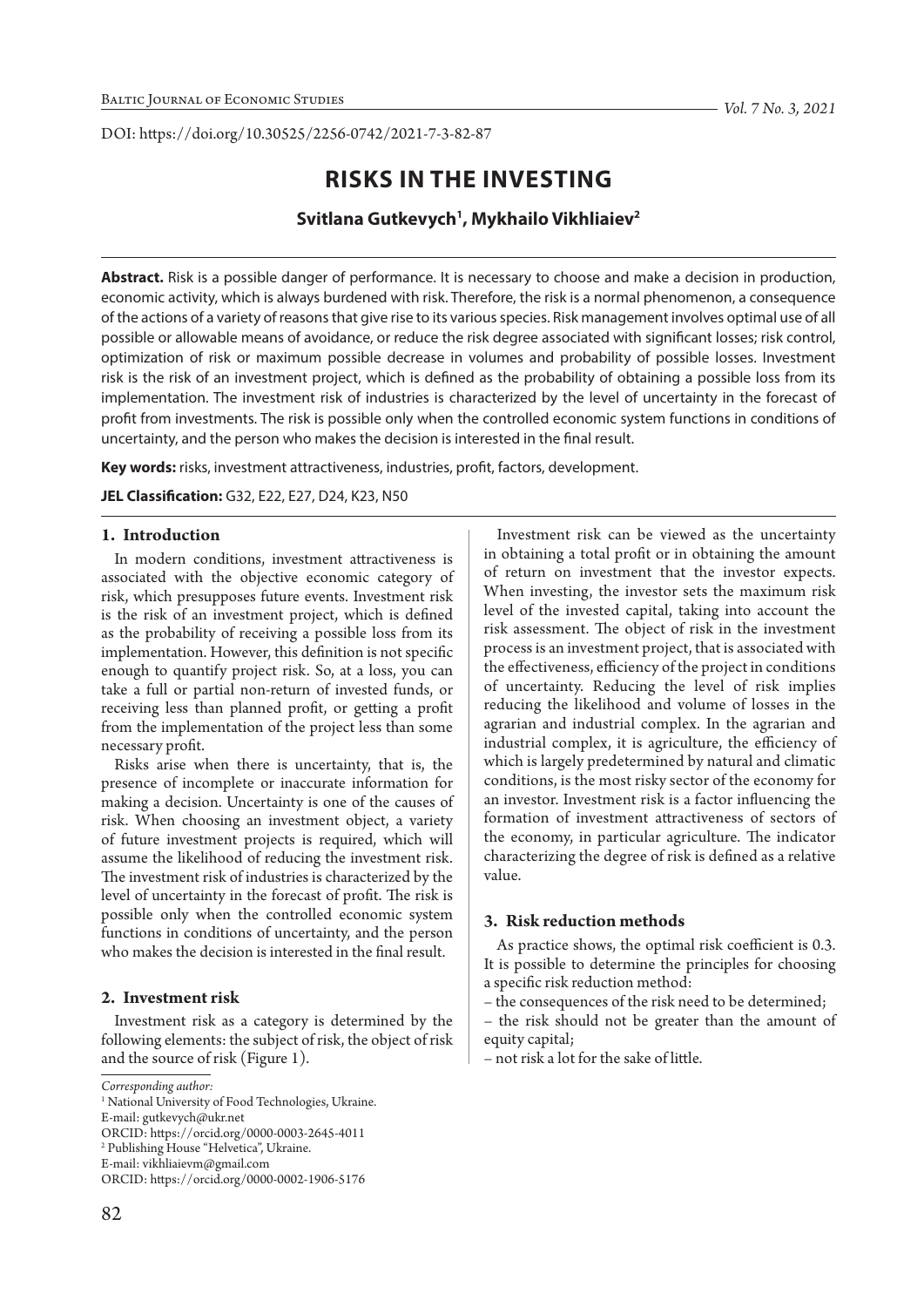

**Figure 1. Elements of investment risk**

Risk reduction techniques include:

– elimination from activities (circumstances) containing risk;

– transferring responsibility for the risk to another party;

– carrying out own measures (control systems, security, etc.) to reduce the risk;

– responsibility for risk.

To select a risk reduction method, the required funds for risk reduction are compared with contributions from damage prevention. Reducing the degree of risk depends on different methods of protection: insurance, hedging, guarantees, limiting, reserve funds, collateral, and others. The source of risk is the factors influencing the investment and contributing to the uncertainty of the results. The set of methods allows to determine and assess the risk at different phases of the project development, find ways to reduce it and influence the main parameters of the project. Depending on the results of the completed risk analysis, as well as on how risk-averse the investor is, the latter decides to accept, change, or reject the project.

For example, an investor, based on his appetite for risk, would do the following with a risk of more than 30%. If the risk indicator, or normalized expected loss, exceeds or is equal to 30%, then in order to accept the project, it is necessary to implement proposals to reduce the risk. Risk mitigation suggestions are any actions to change data that can reduce the risk without exposing the project to loss. For these purposes, the rules developed in advance are used, providing for the appropriate actions of the participants in case of certain changes in the conditions for the

implementation of the project; the projects may provide for specific stabilization methods that ensure the protection of the interests of the participants in the event of an unfavorable change in the conditions for the implementation of the project (including in cases where the objectives of the project will not be fully achieved or not achieved at all) and prevent possible actions of the participants that threaten its successful implementation.

In one case, the degree of the risk itself can be reduced (due to additional costs for creating reserves and stocks, improving technologies, organizing labor, smoothing its seasonality, reducing production accidents, material incentives for improving product quality), in the other, the risk is redistributed between participants in the form of price indexing, the provision of guarantees, various forms of insurance, including crops, property pledge, a system of mutual sanctions.

As a rule, the use of stabilization mechanisms in a project requires additional costs from the participants, the amount of which depends on the conditions for the implementation of measures, the expectations and interests of the participants, and their assessments of the degree of possible risk. These costs are subject to mandatory consideration when determining the effectiveness of the project. If at this stage it is possible to reduce the risk so that LEU becomes less than 30%, and there is a choice among this kind of project options, then it is better to choose the one with a lower coefficient of variation. If it is not possible to reduce the risk to the specified level, the project is rejected. Projects with a risk of less than 30% (LEU <30%) require insurance. It is proposed to create an insurance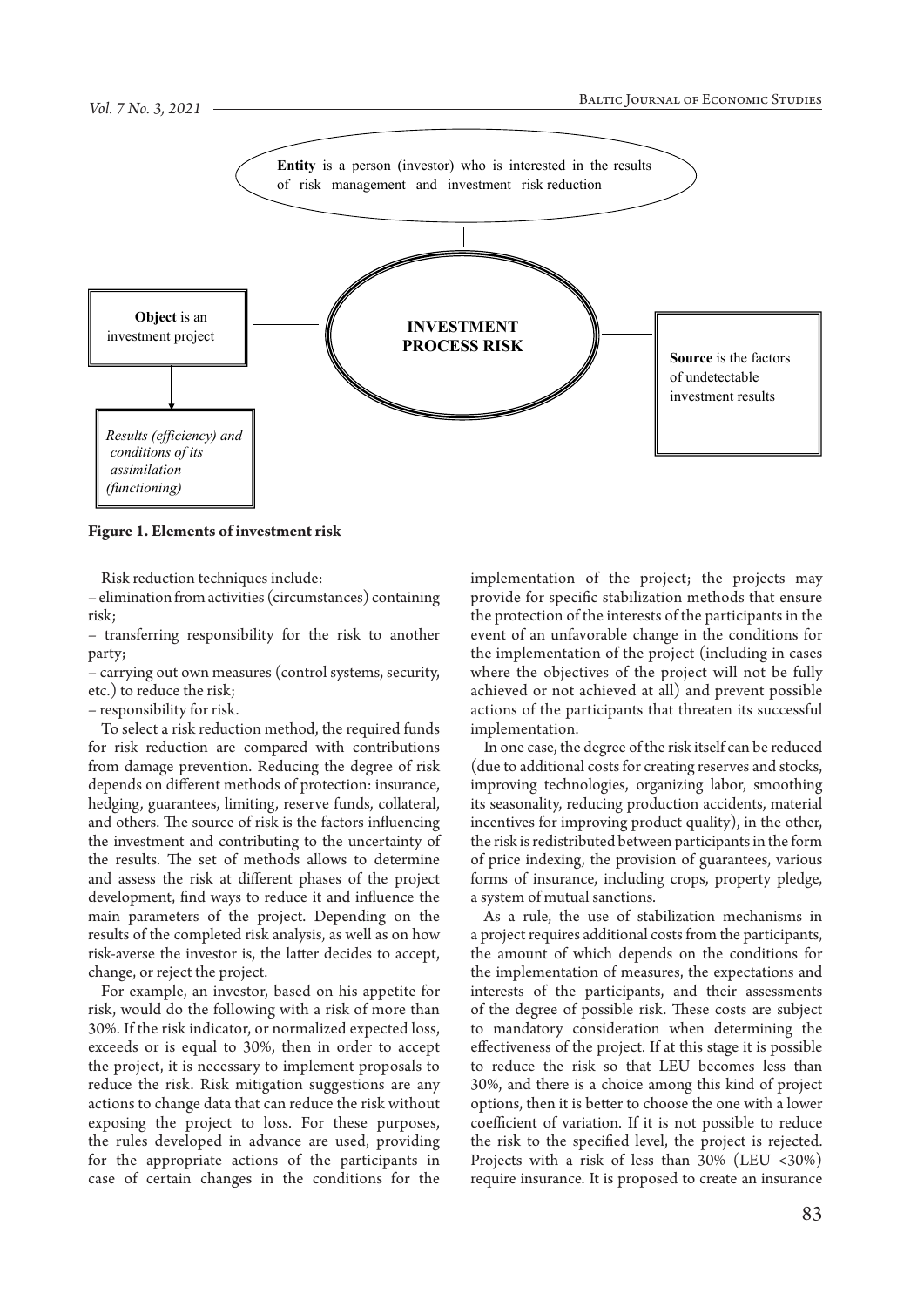fund in the amount of a certain share of the principal investment amount. You can take this share equal to the value of the risk indicator (normalized expected loss). That is, if the risk is approximately 25%, then it is necessary to provide for deductions from retained earnings during the implementation of the project or conclude an agreement with an insurance company in the amount of 25% of the principal investment amount and send these funds to the reserve , to be used only in case of critical situations associated, for example, with natural and climatic conditions and natural disasters, with the unplanned expenditure of free funds, as well as other problems in order to normalize the financial and economic situation.

Investment risk management is carried out through the following functions:

– planning (forecasting) and identification of risks;

– development of methods for responding to risks;

– control of response to risks.

Formation of investment attractiveness is associated with investment risk management. It is the art and formal methods of forecasting, analysis, assessment, prevention of the occurrence of risk events, taking measures to reduce the degree of risk throughout the life cycle of an investment project and distribution of possible damage from risk between project participants. All projects and most aspects of a project are risky to varying degrees. They can be exposed to financial, organizational, social, political and other types of risk. Considering risk as a factor or function, as an uncertainty affecting the return on investments, it can be managed as a type of activity, that is, using various methods, measures that allow one to predict risk and determine methods to reduce it.

# **4. Classification of risks**

In the economic theory, a generally accepted classification of risks has not been developed. The conceptual and classification apparatus of the risk theory has not yet been sufficiently systematized. Investing, like the entire financial system, is associated with a variety of risks. In this regard, consideration of the methodological aspects of risk classifications is an urgent issue. Risks can be systematized by grouping principle.

The effectiveness of the organization of risk management largely depends on the systematization of risks to achieve the set goal. Scientifically based classification of risks allows you to clearly determine the place of each risk in their overall system. Each risk has its own management system and applies to almost all sectors of the economy (Figure 2). An opportunity is created for the effective application of appropriate methods and techniques of risk management. So, the algorithm of the method of expert assessment of the risks of an investment project includes:

– expert determination of the importance of risks;

– rating (ranking) of risks according to the degree of their importance for the project;

– search, organization of work to reduce the degree of risks and their management.

Depending on the results, risks can be divided into two groups: pure and financial. The net risks in the agricultural sector include environmental, political, transport, production and trade risks. Financial or speculative risks include banking risks: credit, currency, interest, liquidity, inflation, bankruptcy and others related to financial and credit transactions. Depending on the place of manifestation:

– external (international), national;

– internal.

By type of production:

– risks of the main production;

- risks of auxiliary and service industries. By the form of exposure:
- risks of direct losses;
- risks of consequential losses.
- By complexity:
- private (local) risks;

systemic risks (that is, those caused sequentially initiated by a chain of local risks);

– aggregate risk (that is, the risk that takes into account the actions of all types of private risks).

- Due to the occurrence:
- risks of accidental events;
- planned risks.
- By the degree of predictability:
- predictable with a high probability;
- predictable with low probability;
- unpredictable.
- By the time of manifestation:
- retrospective;
- the current period;
- future (distant) period.
- By the degree of control:

– controlled risks that can be avoided or their consequences reduced;

– partially controlled risks, which can only be partially avoided or their harmful consequences reduced;

– uncontrollable risks that cannot be avoided or their harmful consequences cannot be reduced.

- Security:
- insured risks;
- uninsured risks.

The classification of risks also includes groups by regularity:

– systematic (regularly recurring);

– unsystematic.

Systematic risks affect performance. This group includes the following types of risk: political, which can be international (external) or internal (national);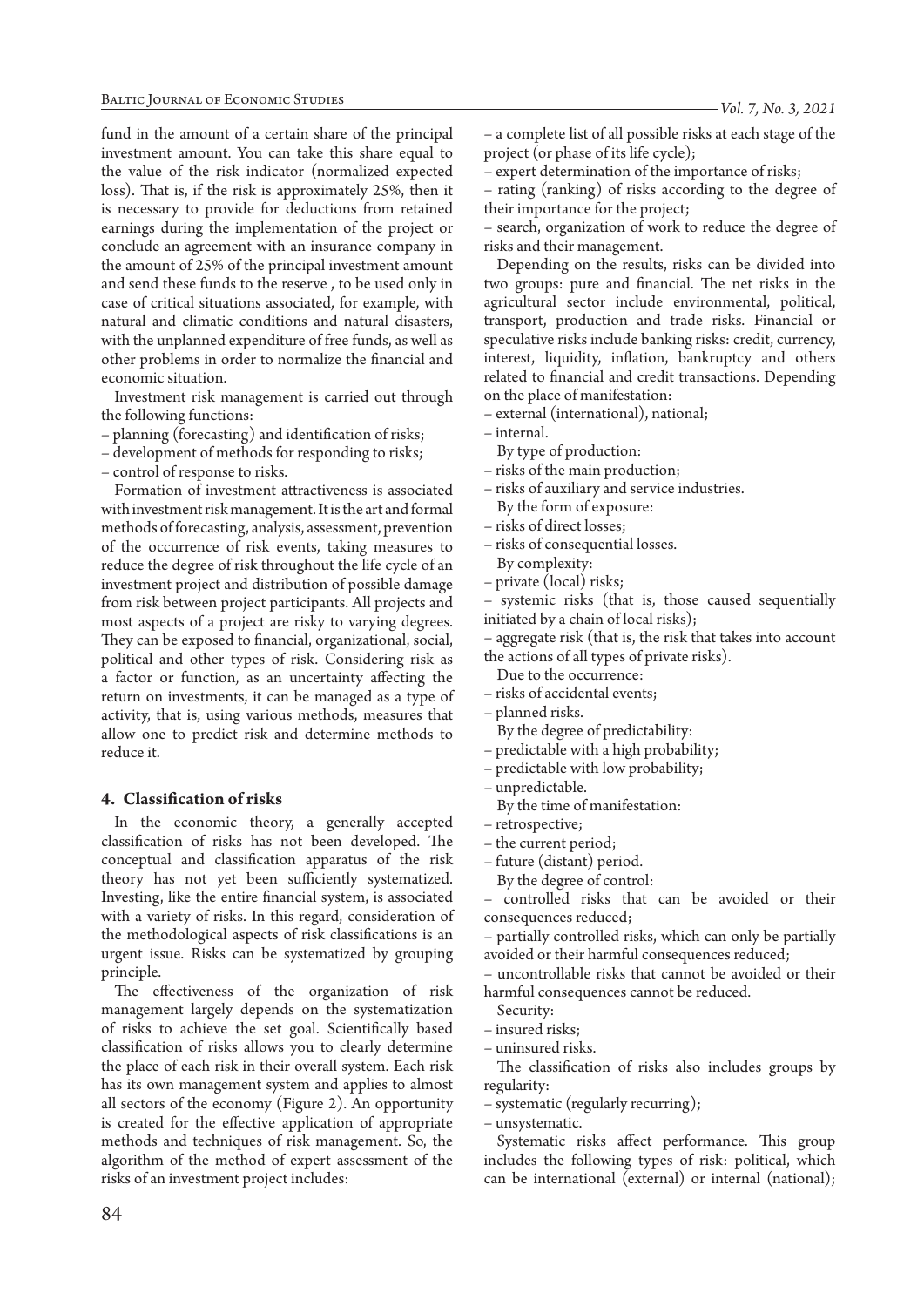#### *Vol. 7, No. 3, 2021*

financial and economic, which are manifested in the economic downturn, inflation, etc.; legislative ones related to political instability affecting the legal regulation of economic activity; force majeure associated with extraordinary circumstances (natural disasters, etc.).

Non-systematic or individual risks that appear for each investment object are associated with mistakes in the choice of production technologies – innovative; the sales market of the planned production output – market; terms of execution – production. Based on the study of the classification of investment risks, a block diagram of risk management is proposed. The risk management model includes a sequence of actions to maintain the necessary balance of types of risk, investment attractiveness and the effect of investment.

The basis of any risk management model is the risk management technology, which is unchanged, including such elements or stages as the formulation of the problem associated with the hypothesis of investment risk management, its verification by risk criteria. Based on the hypothesis, methods of risk reduction are determined, that is, to reduce the loss of risk management. Their mobility during investment will allow the investor to obtain the greatest effect, both material and social. It should be noted that for each object of investment in the agricultural sector, risk factors have a certain significance and require individual analysis. For an investor, a bank must be attractive to investors. Let us consider more specifically the essence of banking investment risks associated with portfolio investments.

In any economic activity, especially in the agroindustrial complex, there is a danger of losses arising from the specifics of business operations. It is a commercial risk. Commercial risk means uncertainty about the possible outcome and its uncertainty. An integral part of commercial risks are financial risks associated with the likelihood of losing any sums of money or not receiving them in certain conditions. An investor, making a venture capital investment, knows in advance that only two types of results are possible for him or her: income or loss. A feature of financial risk is the likelihood of damage occurring as a result of any operations in the financial, credit and exchange spheres, transactions with stock securities, that is, the risk that arises from the nature of these operations. The leading principle in the work of commercial banks in the transition to market relations is the pursuit of as much profit as possible. It is limited to the possibility of incurring losses. In other words, risk is the value of a probabilistic event leading to losses. The higher risks the higher the chance of making a profit. It is possible to make a profit only if the opportunities to incur losses (risks) are foreseen in advance (weighed) and insured. Therefore, the problems of economic risks in the activities of commercial banks should be given priority

attention. The main problems include the development of a classification of banking risks, assessment bases and methods for calculating economic, political and other risks of a bank, an individual borrower, a group of enterprises, an industry, a country.

Risks for arbitrary banking operations include credit, interest rate, foreign exchange, portfolio risks and the risk of lost financial gain. Credit risk is associated with urgency and repayment. It poses the danger of non-payment by the borrower of the principal debt and interest to the lender for the use of the loan in the terms specified in the loan agreement. Credit risk management is a system for making decisions by a bank arising from approved policies and procedures that are aimed at minimizing the bank's costs. Interest rate risk is the danger of losses by commercial banks, credit institutions, investment funds, as a result of the excess of interest rates paid by them on borrowed funds over the rates on loans provided. Currency risk poses the danger of currency losses associated with a change in the exchange rate of one of the foreign currencies in relation to another, including the national currency, during foreign economic, credit and other currency transactions. Portfolio risk is the possibility of losses in the securities market. The risk of missed possible profit is determined by indirect or collateral financial damage (not received profit) as a result of non-implementation of any measure or termination of business activities. All of these risks are interrelated.

Credit risk can lead to the risk of liquidity and insolvency of the bank, as well as to the risk associated with the inability of the bank to reimburse administrative and business expenses. Interest rate risk is independent, as it is associated with the situation in the credit market, and acts as a factor that does not depend on the bank. The bank must adjust to changes in the level of market interest rates. The most important elements of the classification of banking risks are:

- type of the commercial bank;
- attractiveness of the bank for the investor;
- the composition of the bank's clients;
- risk calculation method;
- degree of banking risk;
- distribution of risk over time;
- the nature of risk accounting;
- the ability to manage banking risks;
- risk management tools.

Currently, taking into account the direction of activity of banks, there are three types of commercial banks:

- industry;
- universal.

For example, a specialized, innovative bank is dominated by increased risks associated with lending to risky enterprises, technologies, the implementation of which is difficult at first. This also requires special methods for regulating banking risk, in particular,

<sup>–</sup> specialized;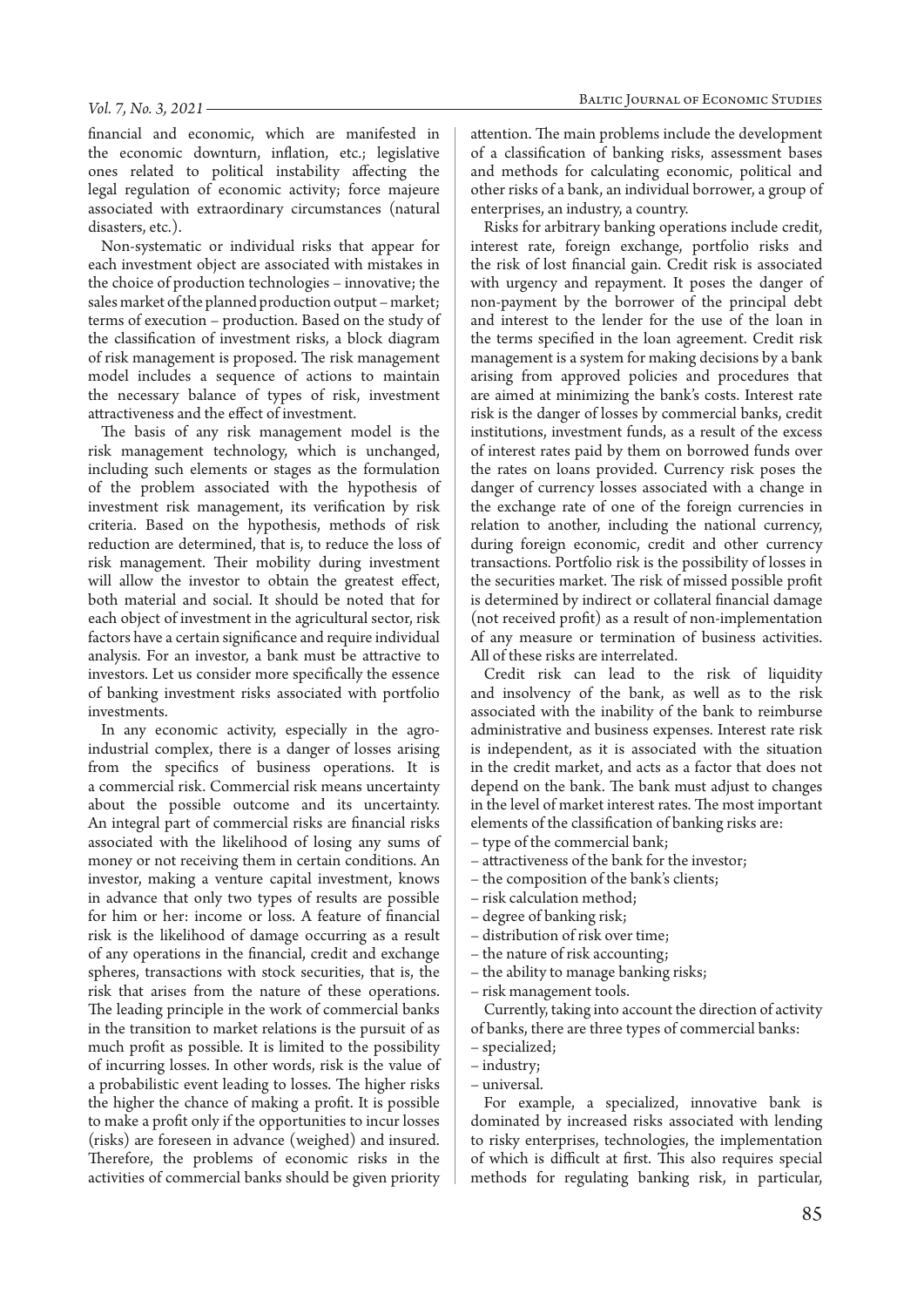obtaining guarantees from the state, introducing a pledge right to real estate, etc. A holding institution specializing in the purchase of controlling stakes in securities evaluates the risk of transactions with securities, etc. Thus, specialized banks bear risks for those specific banking operations that constitute the direction of their activities. Sectoral banks are closely related to a specific industry, therefore, the range of their risks, in addition to the risks of arbitrary banking operations, depends mainly on economic, that is, external risks for the bank of the bank's clients. In the industry bank, it is necessary to calculate the size of the average industry risk to determine unused reserves at enterprises and institutions of the industry and to develop the main directions of the banks' activities. Universal banks take into account all types of banking risks in their activities. Therefore, it is advisable to develop an optimal set of types of risk for each type of the bank. The higher degree of risk in the considered options is possessed by industrial banks as medium-sized, non-mobile, serving specific industries and clients, and the least by universal banks, which have the ability to cover losses from one type of activity with income to another.

Depending on the area of origin, banking risks are classified into:

– the risk of countries, industries;

– the risk of financial reliability of an individual bank (that is the risks of insufficient bank capital, unbalanced liquidity, insufficient required reserves);

– the risk of a particular type of banking transaction.

On the other hand, risks, depending on the sphere of occurrence or influence, are divided into external and internal. External risks include risks that are not directly related to the activities of the bank or a specific client. We are talking about political, social, economic, geographical and other situations and, accordingly, the losses of the bank and its clients caused by them. The economic external risks of the bank, not directly related to its activities, include the instability of exchange rates; inflation; insolvency or bankruptcy of the bank's clients, its refusal to make payments and non-payment of the debt in due time; change in the price of the client's goods after the conclusion of the contract, errors in documents or payment for goods, abuse of clients or theft of foreign currency by them, payment of counterfeit banknotes, checks. Internal risks, in turn, are divided into risks in the main and auxiliary activities of the bank.

Risks in the main activity of the bank represent the most common group of types: credit, interest rate, currency, risk on factoring and leasing operations, risk on settlement operations of the bank and operations with securities. Risks in the bank's auxiliary activities include losses in the formation of deposits, risks of bank abuse, risks of off-balance sheet transactions, risks of loss of the bank's position in the market, loss of the bank's reputation, the composition of its clients, the risk of downgrading the bank rating, etc. They differ from the

risks of the bank's core activities in that they generally have only a conditional, indirect assessment and are expressed in lost profits. But within each of the listed types of risks, additional groups can be distinguished. For example, the emergence of new types of loans, such as: avalanche, pawnshop, position, consortium, accounting and acceptance, has created new types of risks on credit operations and various private methods of calculating them. In a market economy, the instability of the banking system is increasing, which affects the state of various sectors of the economy and enterprises. Business entities begin to reduce their own funds and reserves, this leads to a disruption in the normal circulation of credit resources and an increase in the risk of all banking operations. Therefore, at present, the most common method for minimizing risks is the allocation and compliance with prudential standards of bank liquidity.

Many commercial banks, especially specialized ones, calculate only certain types of risks in various areas of banking activity. Determination of the size of the admissible aggregate risk of a bank, an individual client, and an economic region becomes promising. Depending on the calculation methods, complex and private risks are distinguished. Complex risk includes assessment and forecasting of the bank's risk and compliance with prudential standards of bank liquidity. Private risk is based on the creation of a scale of risk ratios when weighing risk for a particular banking operation or group. The degree of bank risk or risk weighting takes into account full, moderate and low risk, depending on the position on the risk scale. The degree of banking risk is characterized by the likelihood of an event. It is expressed as a percentage or specific ratios. The liabilities of commercial banks are grouped into six groups based on the degree of investment risk and the possible loss of part of the value. Appropriate correction factors or percentages are assigned to individual categories and groups of assets.

The same risk may have a different degree depending on the possibilities of guaranteeing it, insurance and other methods of regulation. For example, longterm bank loans issued for the construction of a new enterprise have 100% risk; when insuring this amount in government agencies, the degree of risk is reduced to 10-50% (subject to insurance in the amount of 50- 90% of the loan), and upon receipt of a government guarantee to zero. The peculiarity of finding the degree of banking risk is its individual value associated with taking on a specific risk for a specific banking operation. In many ways, it is determined by the subjective position of each bank.

Attempts to regulate the degree of banking risk for individual transactions should be flexible. The distribution of risk over time is an important factor in a market economy. The main operations of the bank are subject to the past and current risk (in some cases –